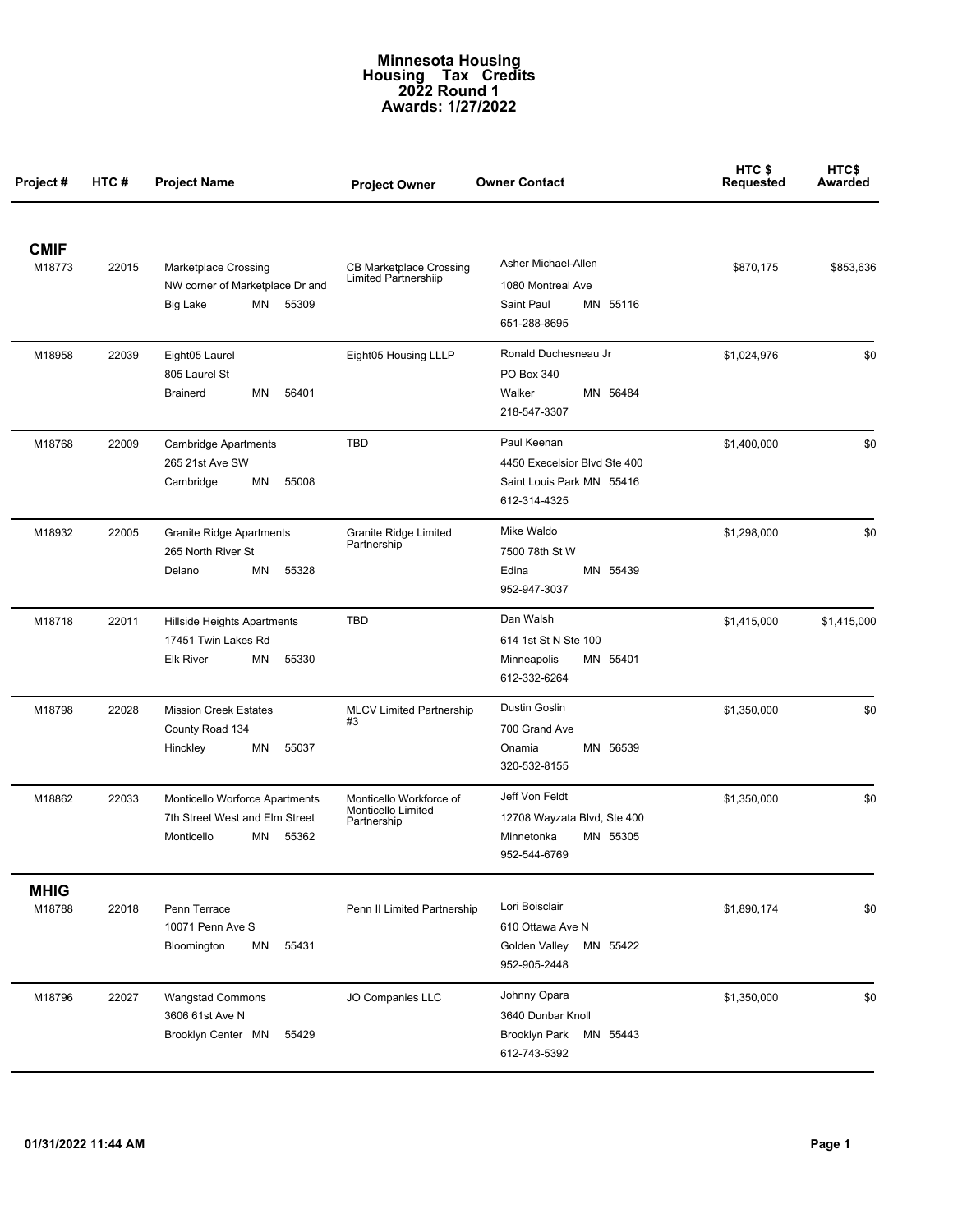| Project# | HTC#  | <b>Project Name</b>                                                                         | <b>Project Owner</b>                                 | <b>Owner Contact</b>                                                                         | HTC \$<br>Requested | HTC\$<br>Awarded |
|----------|-------|---------------------------------------------------------------------------------------------|------------------------------------------------------|----------------------------------------------------------------------------------------------|---------------------|------------------|
| M18792   | 22026 | <b>Tessman Ridge Apartments</b><br>6900 85th Ave N<br><b>Brooklyn Park</b><br>MN<br>55445   | Tessman Ridge of Brooklyn<br>Park Limited Parnership | Jeff Von Feldt<br>12708 Wayzata Blvd, Ste 400<br>Minnetonka<br>MN 55305<br>952-544-6769      | \$1,349,993         | \$1,246,593      |
| M18876   | 22034 | Bethesda Cornerstone Village CG<br>6961 E Point Douglas Road S<br>Cottage Grove<br>MN 55016 | Bethesda Cornerstone<br>Village Cottage Grove LP     | <b>Thomas Campbell</b><br>600 Hoffmann Dr<br>WI<br>53094<br>Watertown<br>414-828-6697        | \$1,444,584         | \$0              |
| M18783   | 22024 | 5240 Apts<br>5240 Broadway Ave W<br>ΜN<br>55429<br>Crystal                                  | <b>Crystal Housing Group LLC</b>                     | Jamie Thelen<br>366 10th Ave S / PO Box 727<br><b>Waite Park</b><br>MN 56387<br>320-202-3100 | \$1,500,000         | \$1,453,520      |
| M18902   | 22035 | <b>Main Street Lofts</b><br>SE Corner of Natchez Avenue and<br>Elko New Market MN<br>55020  | Main Street Lofts, Limited<br>Partnership            | Darlene Weis<br>2227 7th Street NW<br>MN 55901<br>Rochester<br>507-288-2041                  | \$1,310,000         | \$0              |
| M18760   | 22002 | <b>Hillside Terrace</b><br><b>Multiple Building Addresses</b><br>Long Lake<br>ΜN<br>55356   | Schuett Hillside Terrace LP                          | Tom Schuett<br>9000 Golden Valley Rd<br>Golden Valley<br>MN 55427<br>763-541-9199            | \$782,500           | \$0              |
| M18740   | 22038 | Gladstone Village<br>1310 Frost Ave<br>55109<br>Maplewood<br>ΜN                             | <b>TBD</b>                                           | James Kou Vang<br>1335 Pierce Butler Rte<br>Saint Paul<br>MN 55104<br>651-294-3505           | \$1,450,000         | \$0              |
| M18802   | 22029 | 1136 Frost<br>1136, 1146 & 1160 Frost Ave E<br>ΜN<br>55109<br>Maplewood                     | <b>TBD</b>                                           | Paul Keenan<br>4450 Execelsior Blvd Ste 400<br>Saint Louis Park MN 55416<br>612-314-4325     | \$1,500,000         | \$0              |
| M18912   | 22007 | <b>Gladstone Place</b><br>1375 Frost Ave N<br>55109<br>Maplewood<br>ΜN                      | Gladstone Place LP                                   | <b>Ryan Schwickert</b><br>7645 Lyndale Ave S<br>Minneapolis<br>MN 55423<br>612-243-4637      | \$1,281,000         | \$0              |
| M18748   | 22008 | Wadaag Commons - 9%<br>2115 Snelling Ave<br>55404<br>Minneapolis<br>ΜN                      | Waadag Commons LP                                    | Chris Romano<br>2619 Franklin Ave E<br>Minneapolis<br>MN 55406<br>612-435-0275               | \$1,110,179         | \$0              |
| M18758   | 22004 | <b>Emerson Village</b><br>1800 Emerson Ave N<br>Minneapolis<br>ΜN<br>55411                  | <b>Emerson Village Housing LP</b>                    | Kirk Moorhead<br>2610 University Ave W Ste 100<br>Saint Paul<br>MN 55114<br>651-789-6260     | \$1,350,000         | \$0              |
| M18781   | 22016 | Simpson Community Shelter & Apts TBD<br>2740 1st Ave S<br>Minneapolis<br>ΜN<br>55408        |                                                      | Mike LaFave<br>1035 Franklin Ave E<br>Minneapolis<br>MN 55404<br>612-455-5131                | \$1,406,481         | \$0              |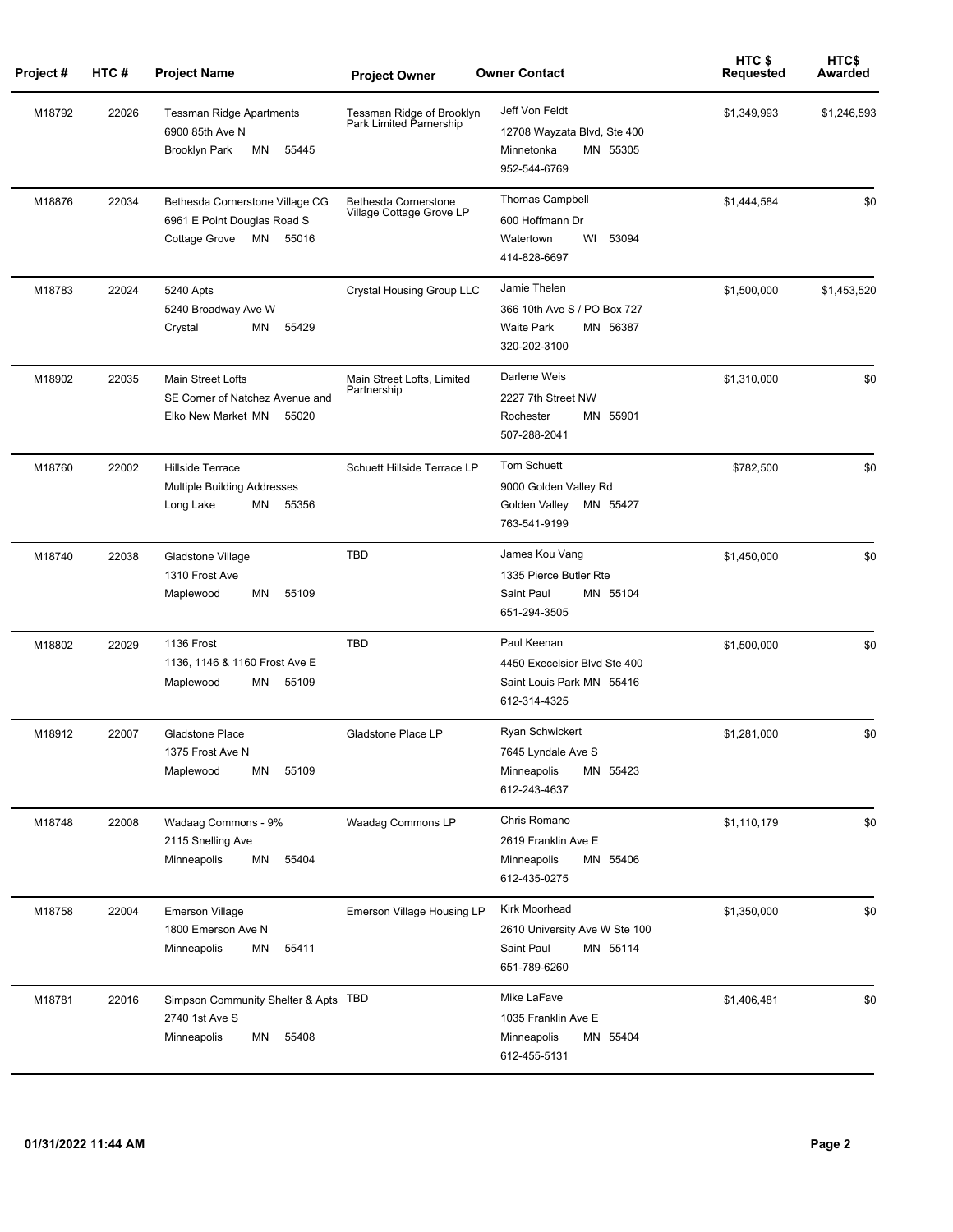| Project #              | HTC#  | <b>Project Name</b>                                                                            | <b>Project Owner</b>                                   | <b>Owner Contact</b>                                                                    | HTC\$<br><b>Requested</b> | HTC\$<br>Awarded |
|------------------------|-------|------------------------------------------------------------------------------------------------|--------------------------------------------------------|-----------------------------------------------------------------------------------------|---------------------------|------------------|
| M18843                 | 22031 | Kyle Garden Square<br>700 10th Ave S<br>55415<br>Minneapolis<br>ΜN                             | <b>TBD</b>                                             | Barbara Jeanetta<br>2309 Nicollet Ave<br>Minneapolis<br>MN 55404<br>612-879-7633        | \$1,350,000               | \$0              |
| M18847                 | 22032 | 3030 Nicollet Phase One<br>3030 Nicollet Ave<br>55408<br>Minneapolis<br>ΜN                     | PPL NicLake LLC                                        | Mike LaFave<br>1035 Franklin Ave E<br>MN 55404<br>Minneapolis<br>612-455-5131           | \$2,595,061               | \$0              |
| M18898                 | 22041 | <b>Calvary Apartments</b><br>3901 Chicago Ave<br>55407<br>Minneapolis<br>ΜN                    | <b>TBD</b>                                             | Dan Walsh<br>614 1st St N Ste 100<br>Minneapolis<br>MN 55401<br>612-332-6264            | \$1,337,000               | \$0              |
| M18920                 | 22021 | St. Stephens Housing<br>2800-2812 27th Ave S<br>55406<br>Minneapolis<br>ΜN                     | <b>TBD</b>                                             | <b>Justin Eilers</b><br>614 1st St N Ste 100<br>MN 55401<br>Minneapolis<br>612-274-7819 | \$1,292,641               | \$0              |
| M18804                 | 22030 | Nuage<br>6501 Penn Ave S<br>55423<br>Richfield<br>ΜN                                           | Penn Investments LLC                                   | Lori Boisclair<br>610 Ottawa Ave N<br>Golden Valley<br>MN 55422<br>952-905-2448         | \$1,826,784               | \$0              |
| M18779                 | 22013 | <b>Union Park Flats</b><br>3700 Alabama Ave & 6027 37th Street<br>Saint Louis Park MN<br>55416 | PPL Union Park Community<br><b>Limited Partnership</b> | Mike LaFave<br>1035 Franklin Ave E<br>Minneapolis<br>MN 55404<br>612-455-5131           | \$1,937,311               | \$1,919,267      |
| M18914                 | 22042 | Treehouse<br>2319 West 7th NW<br>Saint Paul<br>55116<br>MN                                     | <b>TBD</b>                                             | Dan Walsh<br>614 1st St N Ste 100<br>Minneapolis<br>MN 55401<br>612-332-6264            | \$1,254,519               | \$0              |
| M18991                 | 22019 | <b>Prairie Pointe Apartments</b><br>449 Sarazin St<br>55379<br>Shakopee<br>ΜN                  | Prairie Pointe Housing<br><b>Limited Partnership</b>   | Lee Blons<br>2610 University Ave W Ste 100<br>Saint Paul<br>MN 55114<br>651-789-6260    | \$1.222.265               | \$0              |
| <b>NEMIF</b><br>M18738 | 22010 | <b>Skyridge Flats</b><br>Harbor Highlands Dr & Village View Dr<br>ΜN<br>55805<br>Duluth        | <b>TBD</b>                                             | Jill Keppers<br>222 2nd St E<br>MN 55805<br>Duluth<br>218-529-6341                      | \$1,817,131               | \$0              |
| M18742                 | 22022 | Decker Dwellings Phase II<br>47XX Decker Rd<br>MN<br>55811<br>Duluth                           | Decker Dwellings II LLLP                               | Jeff Corey<br>12 4th St E<br>Duluth<br>MN 55805<br>218-727-5372                         | \$1,484,765               | \$0              |
| M18878                 | 22001 | Artspace Washington Studios<br>315 Lake Ave N<br>MN<br>55802<br>Duluth                         | <b>TBD</b>                                             | Lucas Koski<br>250 3rd Ave N #400<br>MN 55401<br>Minneapolis<br>718-316-7491            | \$1,200,000               | \$0              |